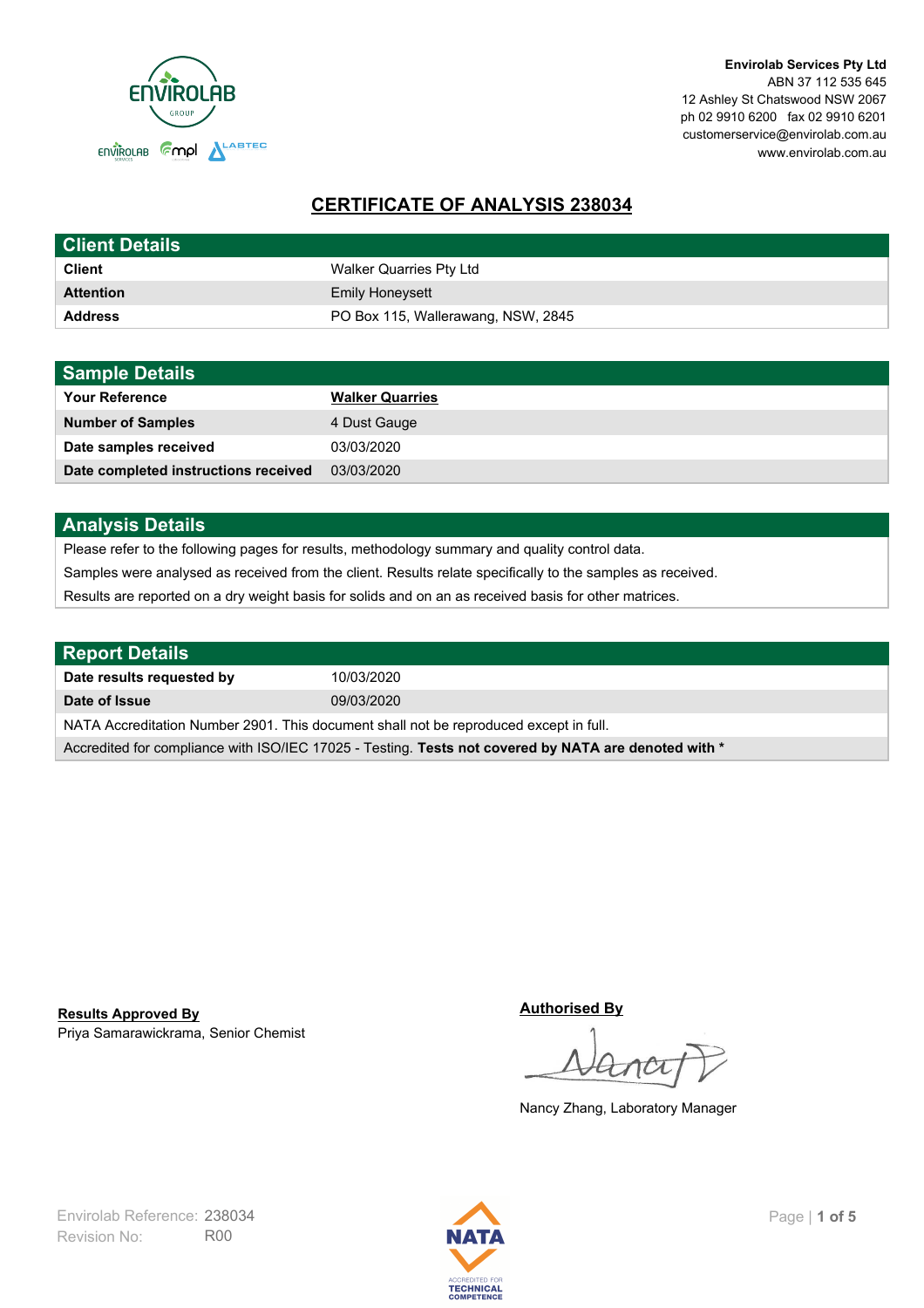| Dust Deposition AS 3580.10.1 |                          |                       |                       |                       |                       |
|------------------------------|--------------------------|-----------------------|-----------------------|-----------------------|-----------------------|
| <b>Our Reference</b>         |                          | 238034-1              | 238034-2              | 238034-3              | 238034-4              |
| <b>Your Reference</b>        | <b>UNITS</b>             | DG <sub>1</sub>       | DG <sub>2</sub>       | DG <sub>3</sub>       | DG4                   |
| Date Sampled                 |                          | 03/02/20-<br>27/02/20 | 03/02/20-<br>27/02/20 | 03/02/20-<br>27/02/20 | 03/02/20-<br>27/02/20 |
| Type of sample               |                          | <b>Dust Gauge</b>     | <b>Dust Gauge</b>     | <b>Dust Gauge</b>     | Dust Gauge            |
| Date Extracted               | $\overline{\phantom{a}}$ | 04/03/2020            | 04/03/2020            | 04/03/2020            | 04/03/2020            |
| Date analysed                | -                        | 05/03/2020            | 05/03/2020            | 05/03/2020            | 05/03/2020            |
| Dust Gauge Start Date        | --                       | 03/02/2020            | 03/02/2020            | 03/02/2020            | 03/02/2020            |
| Dust Gauge End Date          | $\overline{\phantom{a}}$ | 27/02/2020            | 27/02/2020            | 27/02/2020            | 27/02/2020            |
| Dust - No. of Days Collected | $\overline{\phantom{m}}$ | 25                    | 25                    | 25                    | 25                    |
| Insoluble Solids             | g/m <sup>2</sup> /month  | 0.99                  | 3.2                   | 1.1                   | 1.6                   |
| Combustible Matter           | g/m <sup>2</sup> /month  | 0.3                   | 0.5                   | 0.3                   | 0.5                   |
| Ash                          | g/m <sup>2</sup> /month  | 0.7                   | 2.7                   | 0.7                   | 1.1                   |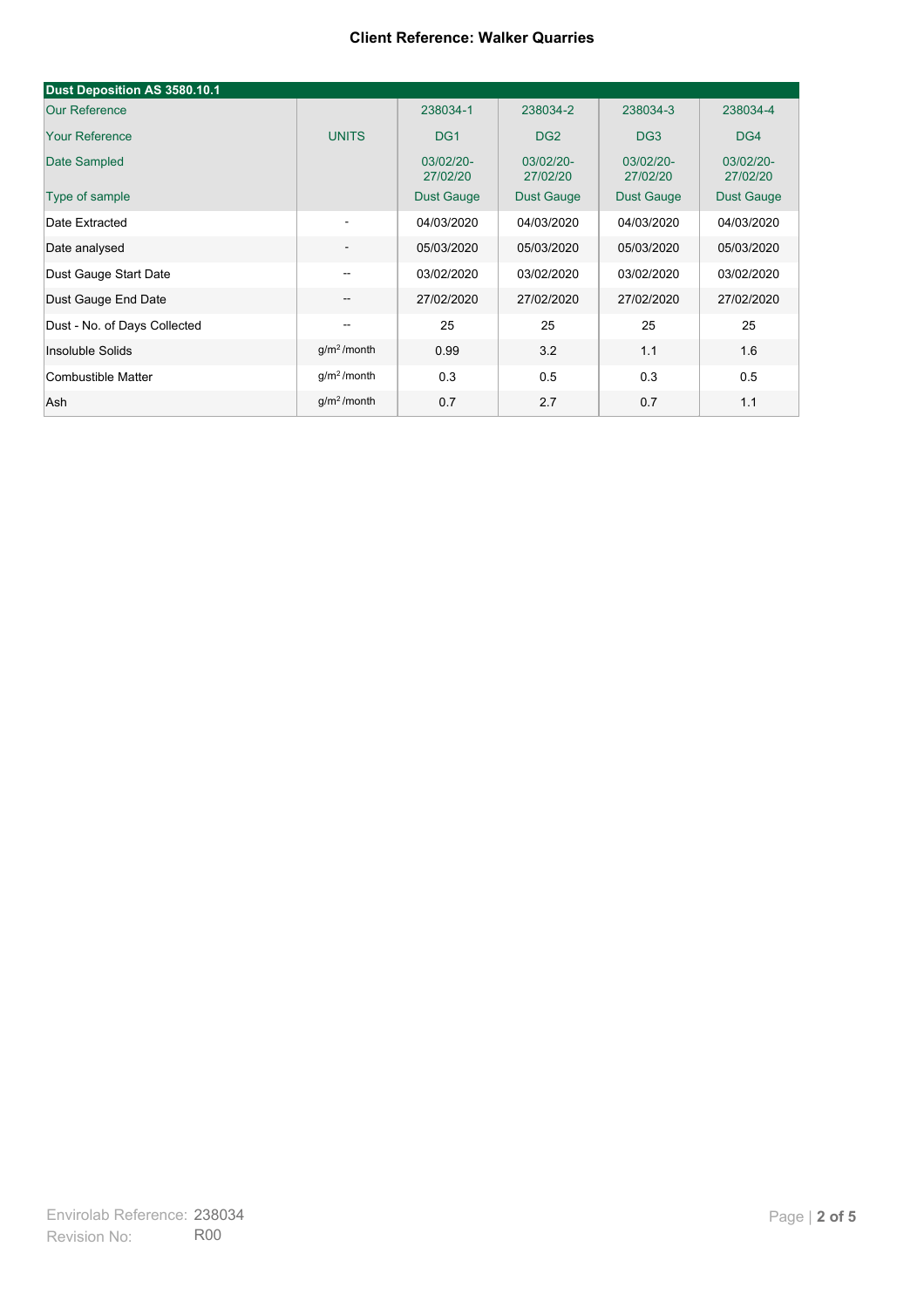| <b>Method ID</b> | <b>Methodology Summary</b>                               |
|------------------|----------------------------------------------------------|
| AS 3580.10.1     | Analysis of dust gauges by AS 3580.10.1 (analysis only). |

F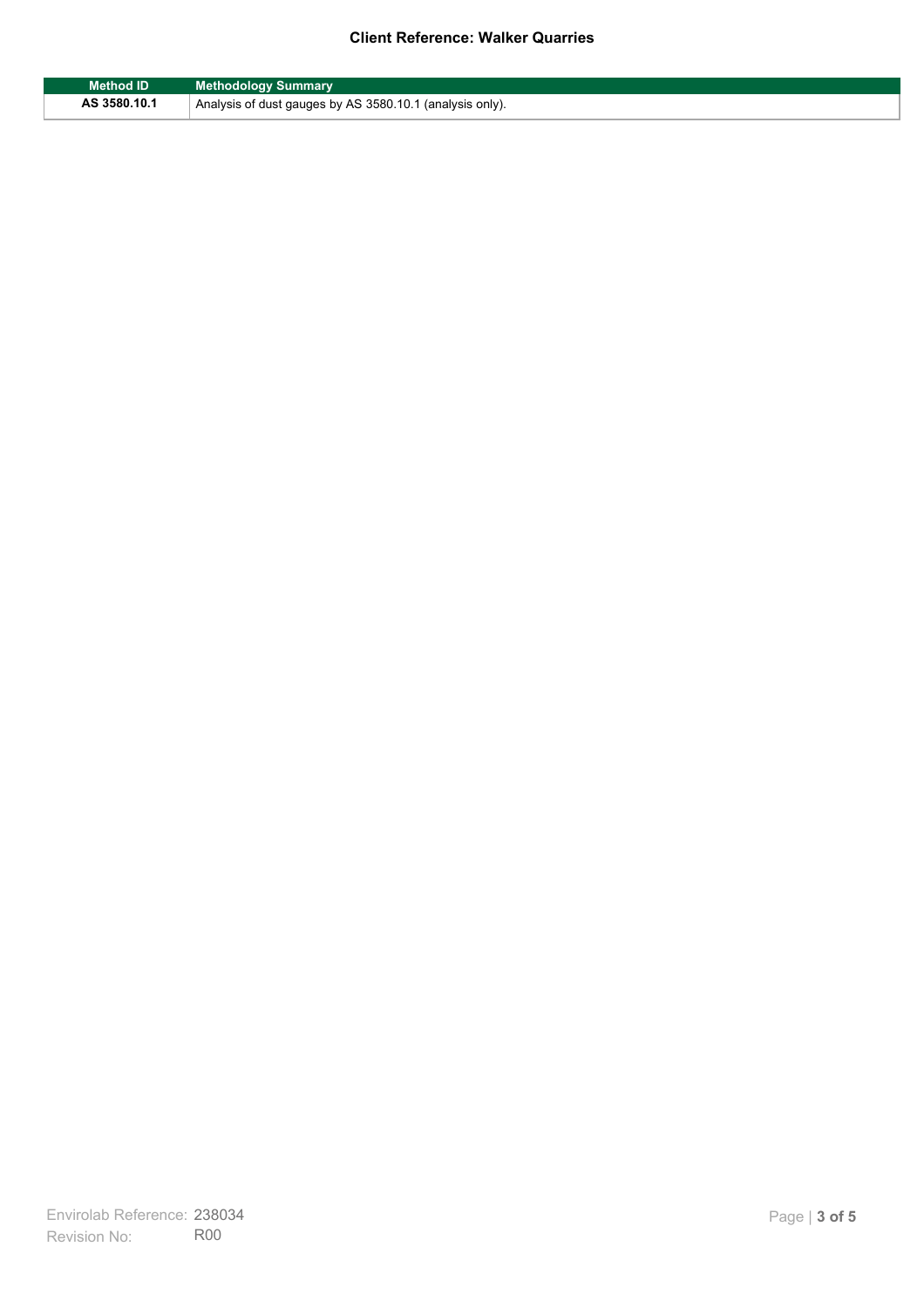| <b>Result Definitions</b> |                                           |
|---------------------------|-------------------------------------------|
| <b>NT</b>                 | Not tested                                |
| <b>NA</b>                 | Test not required                         |
| <b>INS</b>                | Insufficient sample for this test         |
| <b>PQL</b>                | <b>Practical Quantitation Limit</b>       |
| $\prec$                   | Less than                                 |
| $\geq$                    | Greater than                              |
| <b>RPD</b>                | <b>Relative Percent Difference</b>        |
| <b>LCS</b>                | Laboratory Control Sample                 |
| <b>NS</b>                 | Not specified                             |
| <b>NEPM</b>               | National Environmental Protection Measure |
| <b>NR</b>                 | Not Reported                              |